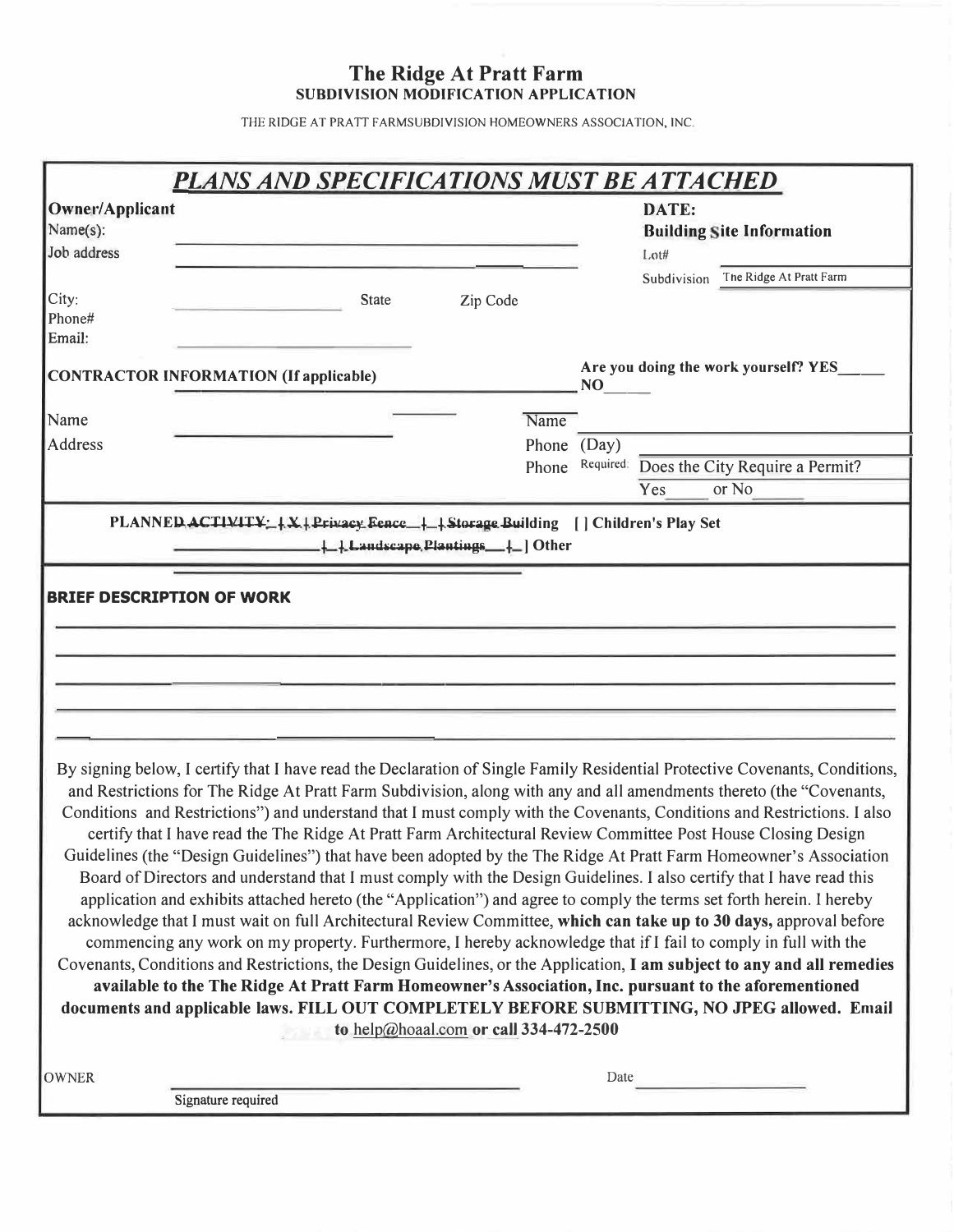## **CLARIFICATION EXHIBIT - PRIVACY FENCE APPLICATION SUPPLEMENT:**

*The applicant agrees to adhere to the ARC Design Review standards below and the privacy fence exhibit to this application. Please read through thoroughly and fill in the appropriate material types below.* 

Section IV B - No fence or wall of any kind shall be erected, maintained, or altered on any Property without prior written approval of the reviewer of plans and specifications for such fences and walls. Absent a specific written waiver from the reviewer, all wood fences must be installed so that the finish side of the fences faces outward from the Owners Unit, so that the support structure side of the fence should face the Owner's Unit. All fences shall conform to the privacy fence exhibit. Privacy fences cannot be constructed in a manner to where they do not extend to the property lines of the property, and must be constructed in a manner so that neighbors can easily tie in to the fence. In all areas of the neighborhood, except the garden home section, fences must tie into the rear of the home in the back 1/3 of the side walls of the home. It is preferable and optional for the reviewer to require the fence to tie into the back comers of the home. As a matter of clarification to the fence exhibit that has been adopted by the ARC, any individual cannot tum their support rails out on their side yard or rear yard fencing. This is often done in assumption that a neighbor will tie into the fence, but the ARC does not allow this under any circumstances.

#### *1. Material; D1ues*

All fences shall be submitted for approval. Materials used treated pine or cypress 6' dog ears. Wrought iron or powder coated aluminum fencing or gates can be approved on a case by case basis at the sole discretion of the reviewer.

#### 2. *Reviewer's Authority*

The Declarant, prior to the expiration or termination of the Declarant Review Period and the reviewer, after the expiration or tennination of the Declarant Review Period, shall have the authority from time to time to create, revise, or eliminate a list of pre-approved fence types and/or fence materials.

#### *3. Mainte11a11ce*

Any fences or walls, whether constructed by the Owner or builder, shall be well repaired and maintained consistent with the community-wide standard. In the event a fence or wall is damaged or destroyed, the Owner shall repair or recondition the same at the Owner's expense.

#### *Material Specs - Fill out the sections below indicating materials,*

| Fence Material – Please Circle the material that applies to your fence               |
|--------------------------------------------------------------------------------------|
| a. 6' dog eared Cypress Boards                                                       |
| b. 6'dog eared Pressure Treated Pine Boards                                          |
|                                                                                      |
| Gate Material – Please Circle the material that applies to your fence                |
| a. 6' dog eared Cypress Boards                                                       |
| b. 6'dog eared Pressure Treated Pine Boards                                          |
| c. Wrought Iron Black                                                                |
| d. Powder Coated Aluminum                                                            |
| i. If you circled $C$ or $D$ , then please specify the height of fence.<br>feet      |
| ii. If you circled $C$ or $D$ , then indicate the gate top finish by circling below: |

1. Flat 2. Arched

On the following page, applicantis to use the graph paper to draw a site plan of your lot. 1. **Draw your lot 2. Draw your home 3. Show the fence**  on the boundary lines, and where it is going to tie into the home on the back or sides- you must show exact measurements in feet. Show the location, material type, and size for all gates. Be sure to label the front of the home and the street. If you are requesting to install a fence that is wrought iron or powder coated aluminum, then please indicate that on the site plan. If application is not filled out completely and correctly by adhering to the ARC/CCR guidelines there may be a resubmission fine on your account. Questions? 334-472-2500

**OWNER** 

Signature required Date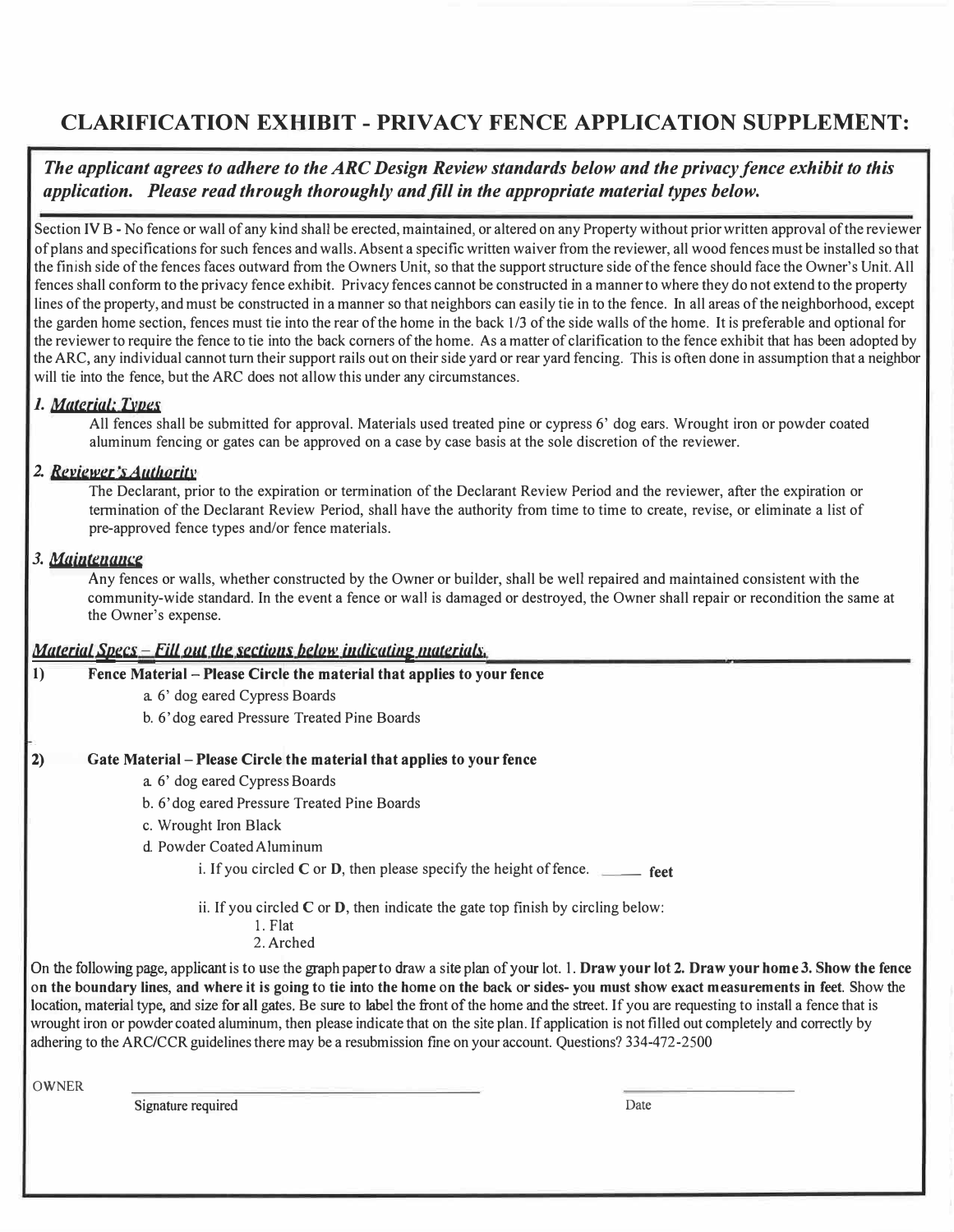